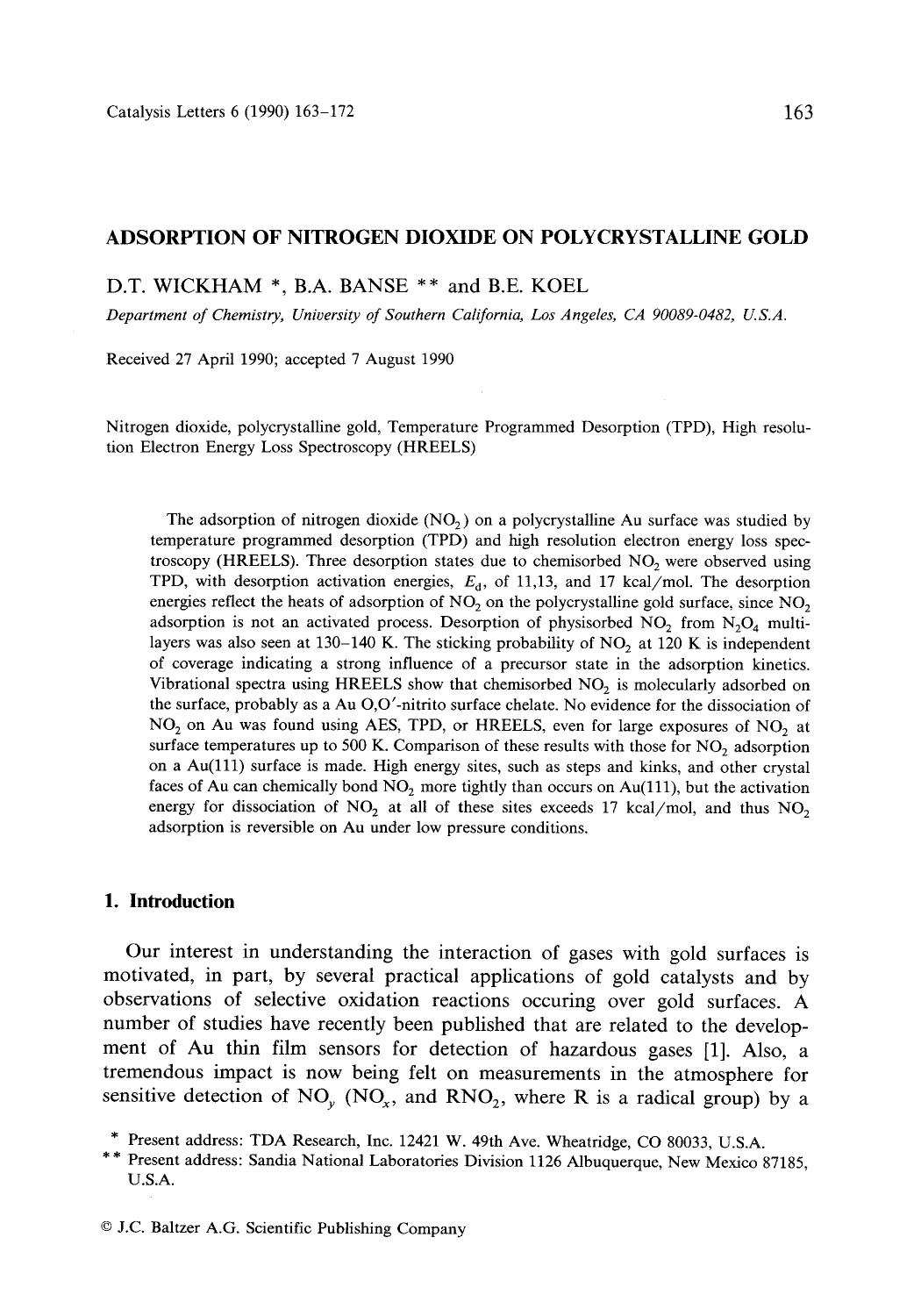process utilizing gold tubes to catalyze the reduction of higher nitrogen oxides using excess CO to produce NO which is then detected at extremely low levels by a chemiluminescence detector [2,3]. A similar reaction and catalyst was used in a commercial redox chemiluminescence detector for chromatography, in which excess  $NO<sub>2</sub>$  is reacted with chromatographic effluent over a gold catalyst to produce NO (detected by a chemiluminescence method) if the other reactant, i.e. the effluent, can be oxidized or oxidatively dehydrogenated [4-6]. Gold catalysts have been known to carry out selective oxidation reactions. For example, propylene can be oxidized to acrolein by reacting it in the presence of  $O_2$  over a gold catalyst [7]. Also, gold in the presence of  $O<sub>2</sub>$  catalyzes the general reactions of oxidative dehydrogenation of monohydric alcohols to form the corresponding aldehydes and ketones [8] and also of ethylpyridines to the corresponding vinylpyridines [9]. Very selective oxidation reactions of hydrocarbons have also been reported in the presence of a gold catalyst using  $NO<sub>2</sub>$  as the oxidant [4].

In this letter, we report results of the adsorption and reaction of  $NO<sub>2</sub>$  on a polycrystalline Au surface using AES, TPD, and HREELS. This extends previous work on this system by Brundle and Carley [10] that dealt only with physisorption and complements our previous studies of the reaction of  $NO<sub>2</sub>$  on the Au(111) surface [11]. On Au(111), we found a surprisingly strong chemisorption bond of 14 kcal/mol. The bonding geometry of this species was determined to be an O,O'-nitrito chelating species with  $C_{2v}$  symmetry, using HREELS data and comparing it to IR data from transition metal complexes. No dissociation was observed under UHV conditions. Our new results for  $NO<sub>2</sub>$  adsorption on polycrystalline Au surfaces will be compared to results from single crystal gold [11,12] and silver [13] surfaces. The study of the reactions of  $NO<sub>2</sub>$  on noble metal surfaces is a topic of current interest in our laboratory [14-19].

#### **2. Experimental**

The experiments were conducted in a UHV chamber that has been described in detail previously [20]. The system was equipped with Auger electron spectroscopy (AES), low energy electron diffraction (LEED), temperature programmed desorption (TPD), high resolution electron energy loss spectroscopy (HREELS), and a directed beam gas doser [14]. The polycrystalline gold foil (1.5 cm  $\times$  1.5 cm, 0.1 mm thickness, 99.998% purity) was heated resistively and cooled by direct contact with a liquid nitrogen reservoir. The sample was cleaned by argon ion sputtering at 800 K for six hours followed by exposure at 800 K to  $1 \times 10^{-8}$  Torr NO<sub>2</sub> for five minutes. This treatment resulted in a surface that was free from contamination according to AES. Details concerning the synthesis and purification of the  $NO<sub>2</sub>$  have been given previously [14].

A heating rate of 8.5 K/s was used in the TPD experiments. No signals were detected during these experiments except from masses 14 (N), 30 (NO), and 46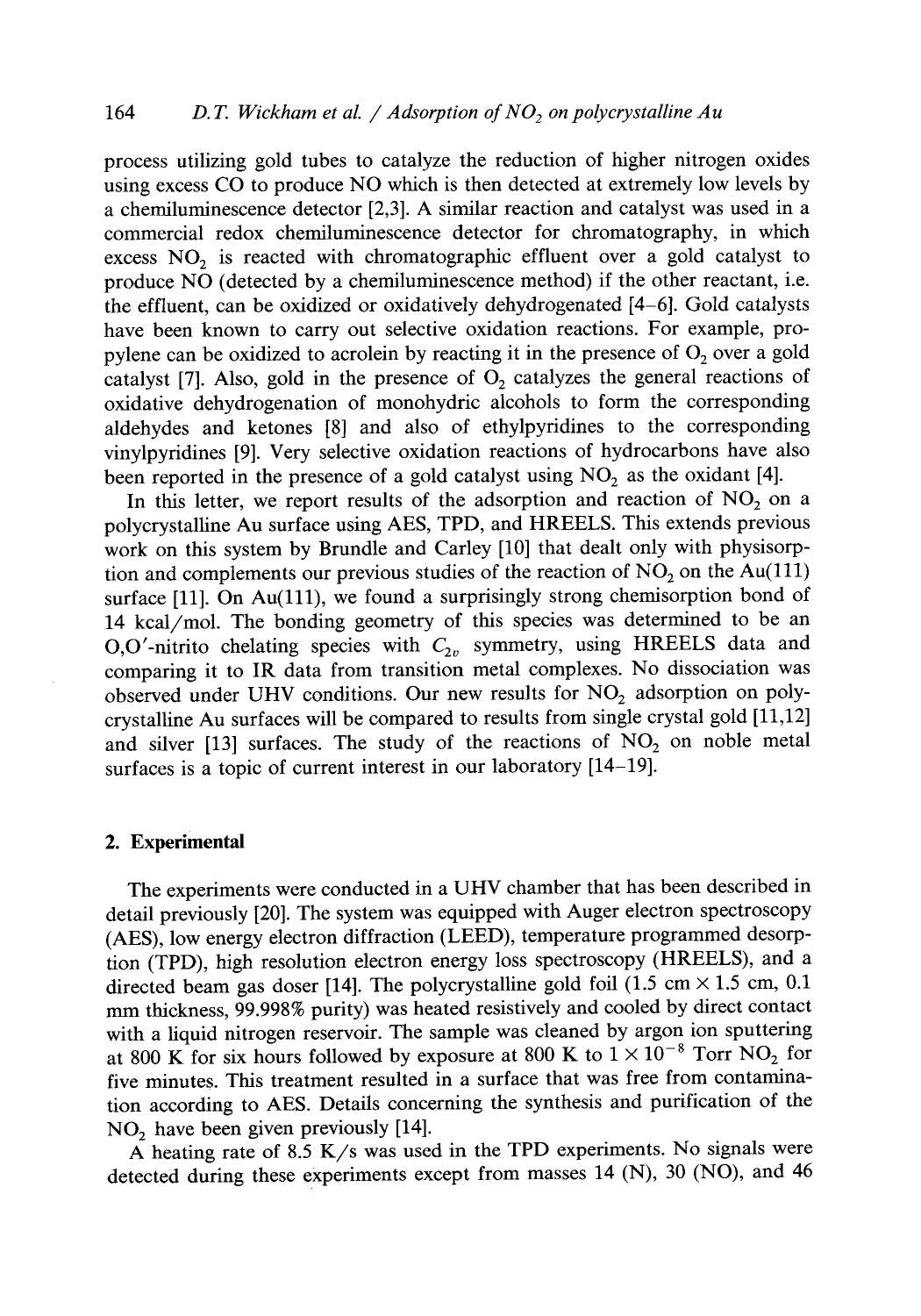(NO<sub>2</sub>). The N and NO signals in TPD matched the desorption profile of  $NO<sub>2</sub>$  in all cases with the intensity expected for cracking of  $NO<sub>2</sub>$  in the mass spectrometer ionizer. All HREELS spectra were taken in the specular direction ( $\theta_{in} = \theta_{out} = 65^{\circ}$ ) from the sample normal) with a typical count rate of 1 kcps and 100  $cm^{-1}$ FWHM for the elastic peak on the polycrystalline surface.

## **3. Results and discussion**

The  $NO<sub>2</sub>$  thermal desorption spectra following  $NO<sub>2</sub>$  exposures on Au(poly) at 120 K are shown in fig. 1.  $NO<sub>2</sub>$  desorbs from three chemisorbed states, denoted as  $\beta_3$ ,  $\beta_2$ , and  $\beta_1$ , with peak temperatures of 280, 220, and 180 K. The activation energies for desorption from these states are estimated to be 17, 13, and 11 kcal



Fig. 1. NO<sub>2</sub> TPD spectra as a function of NO<sub>2</sub> exposure to Au at 120 K.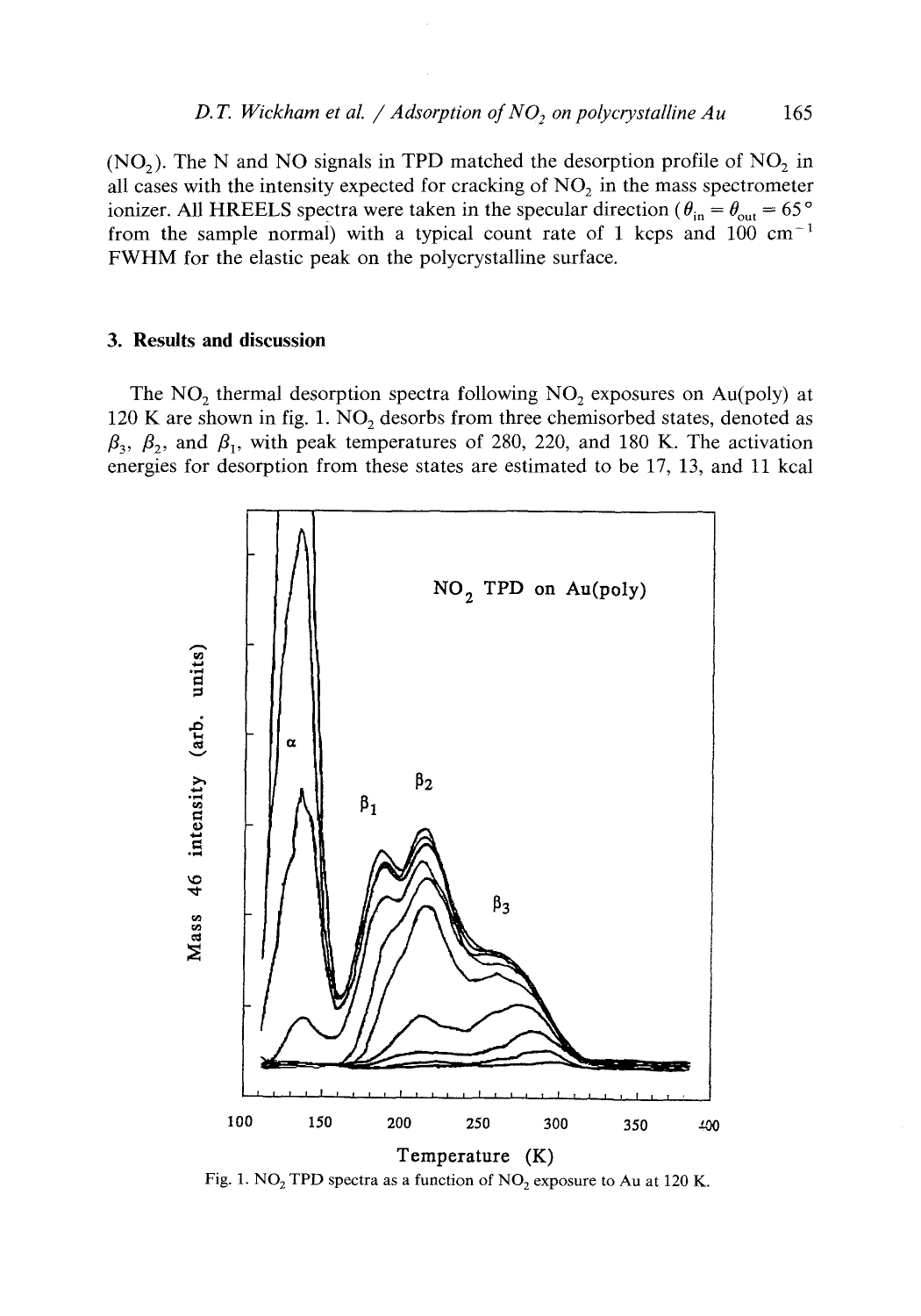mole<sup> $-1$ </sup>, respectively. These activation energies were obtained by using Redhead analysis [22] and assuming first-order desorption kinetics and a pre-exponential factor of  $10^{13}$  s<sup>-1</sup>. Following larger exposures of NO<sub>2</sub>, an additional desorption peak appears at 135 K, and eventually a state appears with zero-order desorption kinetics and an onset near 120 K. We have assigned these  $NO<sub>2</sub> TPD$  features as due to the decomposition of a physisorbed  $N_2O_4$  multilayer. Desorption of NO<sub>2</sub> at these temperatures has also been also observed in previous studies of  $NO<sub>2</sub>$  on several metal surfaces [11,14,16,19] and assigned to desorption from multilayers of  $N_2O_4$ .

During these TPD studies, no peaks corresponding to NO,  $O_2$ , or N<sub>2</sub> (other than those expected from  $NO<sub>2</sub>$  cracking in the mass spectrometer) were observed, showing that NO<sub>2</sub> decomposition does not occur on the polycrystalline Au surface under UHV conditions. Au surfaces that were sputtered at 120 K, without any subsequent annealing, were also exposed to  $NO<sub>2</sub>$ ; decomposition did not occur during TPD. We can estimate from our TPD results that 17 kcal/mol is a lower limit for the activation energy for  $NO<sub>2</sub>$  decomposition on Au. In addition, no evidence of decomposition of  $NO<sub>2</sub>$  was observed when the Au surface temperature was increased up to 500 K during  $NO<sub>2</sub>$  exposure. Finally, no increase in  $NO<sub>2</sub>$  adsorption was observed as the exposure temperature was increased. This indicates that  $NO<sub>2</sub>$  chemisorption is not an activated process (to any appreciable extent) on gold surfaces.

The adsorption/desorption behavior of NO, on Au(poly) can be compared to previous studies of the adsorption of  $NO<sub>2</sub>$  on an Au(111) surface [11]. For chemisorbed  $NO<sub>2</sub>$ , Bartram et al. observed a single desorption peak between 220 to 230 K, depending on the coverage of  $NO<sub>2</sub>$ . This is the same peak temperature that was seen for desorption from the  $\beta_2$  state in our data, however, we did not observe a shift in peak temperature with  $NO<sub>2</sub>$  coverage. Bartram et al., also observed non-activated adsorption and did not detect any  $NO<sub>2</sub>$  decomposition on the Au(lll) surface. A lower limit for the decomposition activation energy for  $NO<sub>2</sub>$  on Au(111) was estimated to be 25 kcal/mol.

Fig. 2 shows the adsorption uptake of  $NO<sub>2</sub>$  on Au(poly) at 120 K as measured by the integration of the NO<sub>2</sub> TPD peaks as a function of  $NO_2$  exposure. Since the TPD area is proportional to coverage, the slope of the uptake curve is proportional to the  $NO<sub>2</sub>$  sticking probability. At high  $NO<sub>2</sub>$  exposures, this slope is proportional to the sticking coefficient for condensation into the  $N_2O_4$  multilayer. The constant slope has been observed previously [11,14,15,22] and has been shown to correspond to a sticking coefficient of unity [14]. Fig. 2 shows that the slope at high exposures is equal to that observed at low exposures and, therefore, the initial sticking coefficient of  $NO<sub>2</sub>$  on the polycrystalline gold surface at 120 K is also near unity. These results agree well with the previous study of  $NO<sub>2</sub>$  on Au(111) [11].

Fig. 3 shows the vibrational spectra of several coverages of  $NO<sub>2</sub>$  adsorbed on the polycrystalline gold surface. These spectra were obtained using HREELS.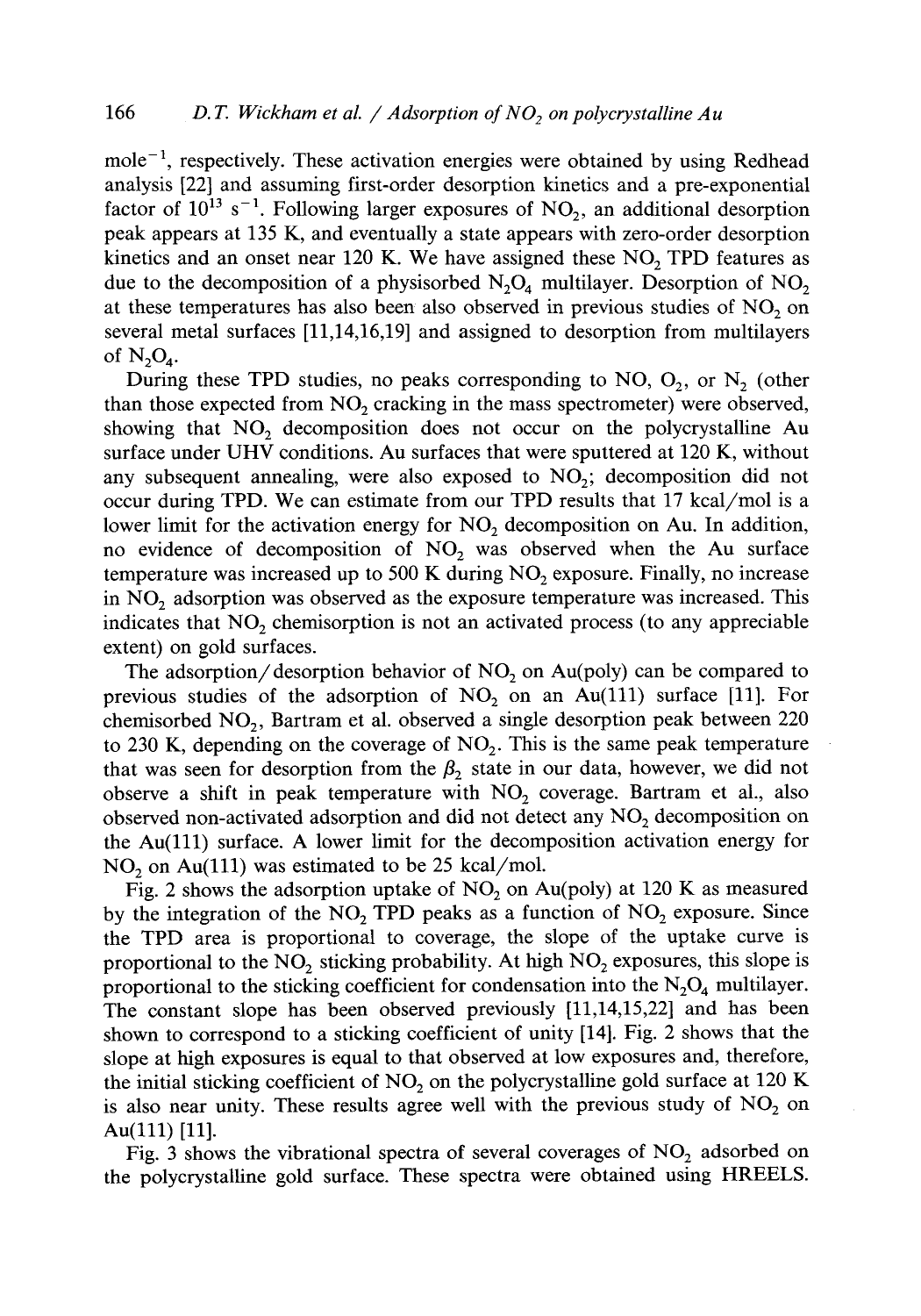

NO<sub>2</sub> Exposure  $(L)$ 

Fig. 2. Total coverage of NO<sub>2</sub> ( $\circ$ ), chemisorbed NO<sub>2</sub> ( $\triangle$ ), and physisorbed NO<sub>2</sub> ( $\Box$ ), as determined from the TPD data of fig. 1, as a function of  $NO<sub>2</sub>$  exposure to Au at 120 K.

This technique is normally used for single crystal metal surfaces, but it can be used for polycrystalline samples, albeit at a much reduced signal intensity. On a polycrystalline surface, multiple specular beams from various orientations of small facets cause a diffuse dipole scattering intensity (since dipole scattering is peaked around the specular scattering angle). This weak dipole scattering intensity cannot be easily distinguished from non-dipole scattering. Since the adsorption symmetry of a molecule is deduced by determining which vibrational modes in the molecule appear in dipole scattering [23], the HREELS spectra from polycrystalline surfaces cannot be used to assign the symmetry of the adsorption complex, but can be used to accurately measure vibrational frequencies. Fig. 3a shows the HREELS spectrum obtained from a  $N_2O_4$  multilayer (as detected with TPD) on Au at 120 K. Three energy loss peaks are seen at 760, 1285, and 1745  $cm<sup>-1</sup>$ , with an intensity ratio of approximately 3:2:1. The frequencies and relative intensities of these peaks for  $N_2O_4$  are in good agreement with work on Au(111) [11] and other metals [14,16,22]. The loss peaks are assigned to the  $NO<sub>2</sub>$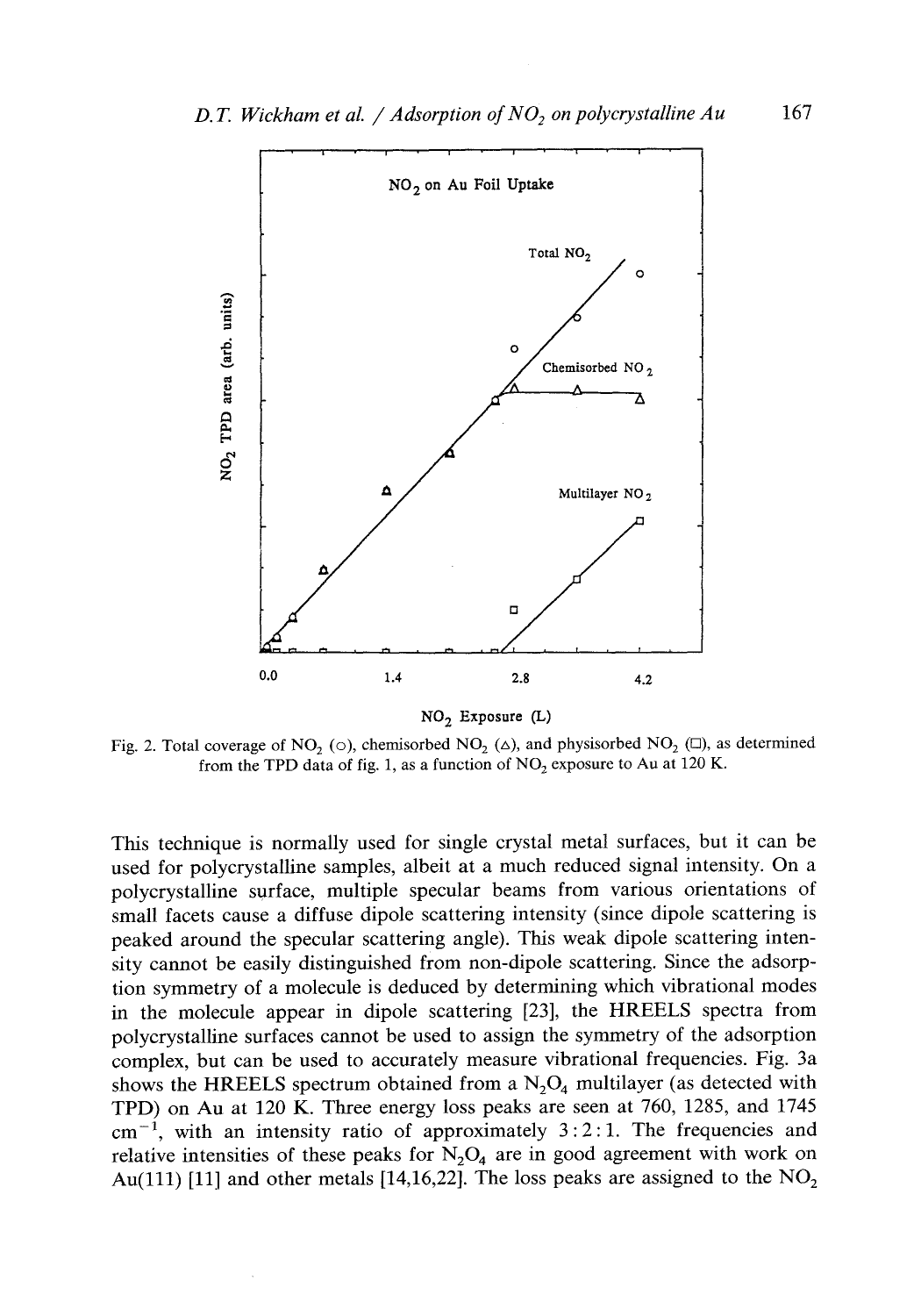

Fig. 3. HREELS spectra for three different  $NO<sub>2</sub>$  coverages on Au: a) physisorbed multilayer of NO<sub>2</sub>; b) saturation coverage of a chemisorbed layer of NO<sub>2</sub> at 120 K; and c) a chemisorbed NO<sub>2</sub> layer after heating to 240 K.

bend, and the symmetric and asymmetric  $NO_2$  stretching modes of  $N_2O_4$ , respectively.

Fig. 3b shows the spectrum obtained for a saturation coverage of chemisorbed NO<sub>2</sub> on Au at 120 K. Four energy loss peaks are seen at 310, 785, 1200, and 1905  $cm^{-1}$ . The assignment of these peaks can be made by comparison to the work of Bartram et al. [11] on Au(111). They observed peaks at 800 and 1180  $cm^{-1}$ , and assigned these peaks to the  $NO<sub>2</sub>$  bend and the symmetric  $NO<sub>2</sub>$  stretch modes, respectively, of a O,O'-nitrito surface chelate (chemisorbed  $NO<sub>2</sub>$  bonded to the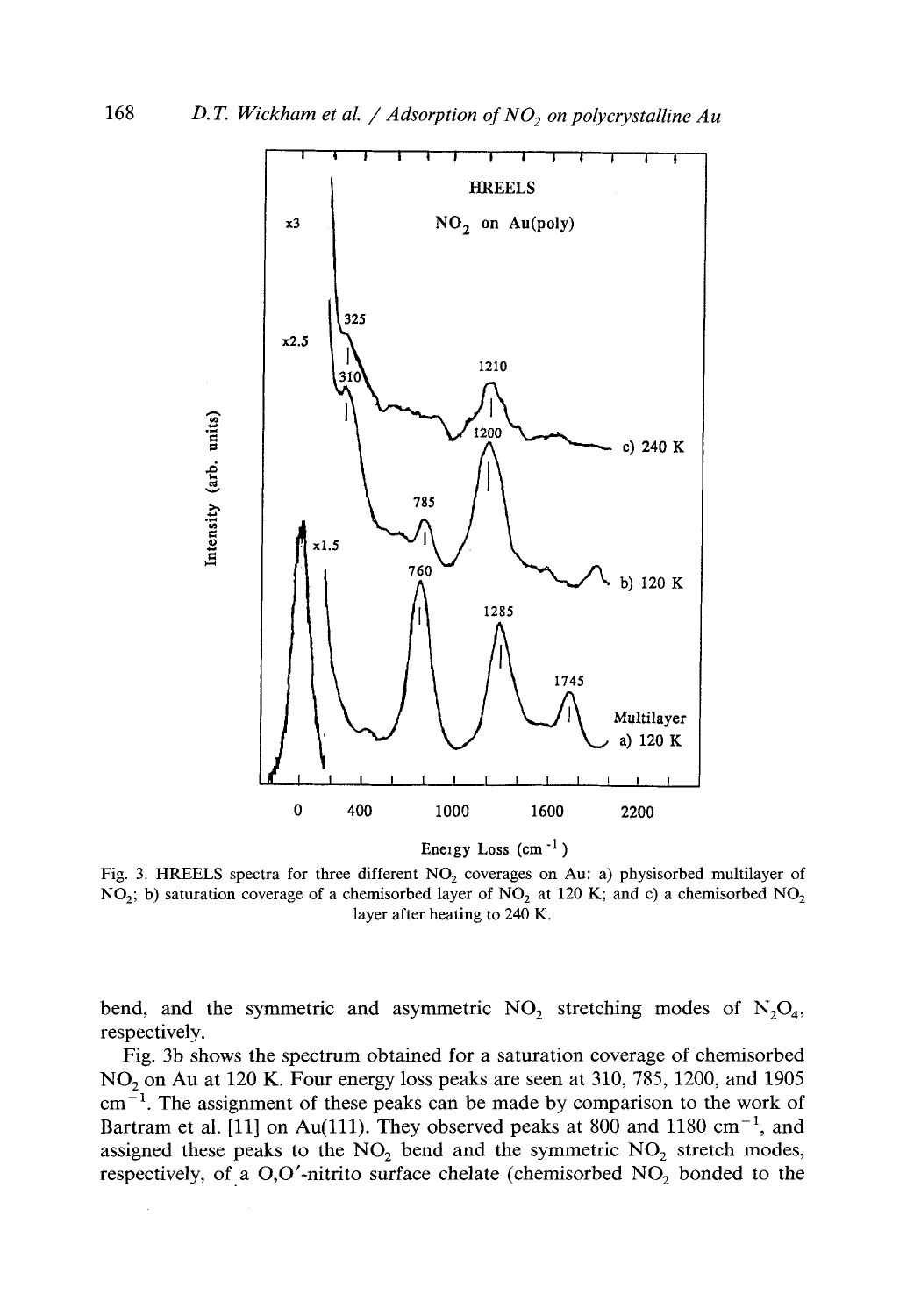surface through both oxygen atoms) with  $C_{2v}$  symmetry. They also observed the formation of  $N_2O_3$  by radical addition of the surface chelate to NO, which caused intense HREELS peaks at 250 and 1890  $cm^{-1}$ . The vibrational spectrum observed for chemisorbed  $NO<sub>2</sub>$  on polycrystalline Au indicates that  $NO<sub>2</sub>$  is chemisorbed on the polycrystalline surface in a similar geometry as that observed on the Au(111) surface, and that some small amount of  $N_2O_3$  is formed at 120 K by reaction with NO in the background during the HREELS scan (NO is present at elevated levels in the chamber because of NO<sub>2</sub> decomposition on the walls and filaments). Simple NO coadsorption can be ruled out as a possible explanation of the 1890  $\text{cm}^{-1}$  peak since we observed no NO adsorption on clean polycrystalline Au at 120 K.

An unambiguous assignment of the  $NO<sub>2</sub>$  adsorption geometry cannot be made, yet several considerations support our conclusion that a O,O'-nitrito surface chelate is formed. It is clear that the vibrational spectrum of the chemisorbed  $NO<sub>2</sub>$  is indicative of a nearly symmetric coordination through either the nitrogen atom or the two oxygen atoms. This is evident from the lack of a high frequency asymmetric NO<sub>2</sub> stretching mode (at  $1560 \text{ cm}^{-1}$  on Pt(111) [14]) that would occur if coordination occurred through both the nitrogen atom and an oxygen atom. The peak at 1200 cm<sup>-1</sup> on polycrystalline Au is only 20 cm<sup>-1</sup> higher than the symmetric  $NO_2$  stretching mode observed at 1180 cm<sup>-1</sup> on Au(111), but is 70 and 100  $cm^{-1}$  lower than the peaks at 1270 and 1300  $cm^{-1}$  observed for the symmetric NO<sub>2</sub> stretch for the nitro (N-bonded) species on oxygen-covered Pt(111) [15] and Ru(001) [22] so that this bonding geometry is not likely to be present. The large width of the peak at  $1200 \text{ cm}^{-1}$  is not simply the result of observing both the symmetric and asymmetric NO<sub>2</sub> stretching mode of a single O,O'-nititro species with  $C_{2v}$  symmetry, based on off-specular observations reported on Au(111) [11]. The breadth of this peak could have two explanations. First, several  $C_{2v}$  O,O'-nitrito species with slightly different NO<sub>2</sub> stretching frequencies could be formed on the several different low Miller index planes of Au and on higher energy defect sites. Secondly, similar O,O'-nitrito species could be formed, but with lower symmetry than  $C_{2v}$ , e.g.  $C_s$ . Some insight into the frequencies expected for these modes comes from studies of  $N_2O_3$  adsorbed on Au(111), where the symmetric and asymmetric  $NO<sub>2</sub>$  stretching modes are at 1180 and 1270 cm<sup>-1</sup>, respectively. The broad loss peak centered at 1200 cm<sup>-1</sup> in fig. 3 is certainly consistent with this size of splitting of the stretching modes. The clear observation of  $N_2O_3$  formation provides additional support for the O,O'-nitrito species. The the lack of decomposition of  $NO<sub>2</sub>$  is also consistent with the assignment of the chelating adsorption geometry, since it has been suggested  $[14-17,19,22]$  that the  $\mu$ -N,O nitrito species is the precursor required for decomposition.

The spectrum for chemisorbed  $NO<sub>2</sub>$  after heating to 240 K, shown in fig. 3c, is not significantly different from that in fig. 3b. The main difference is the disappearance of the  $N_2O_3$ -derived features. This indicates that there is no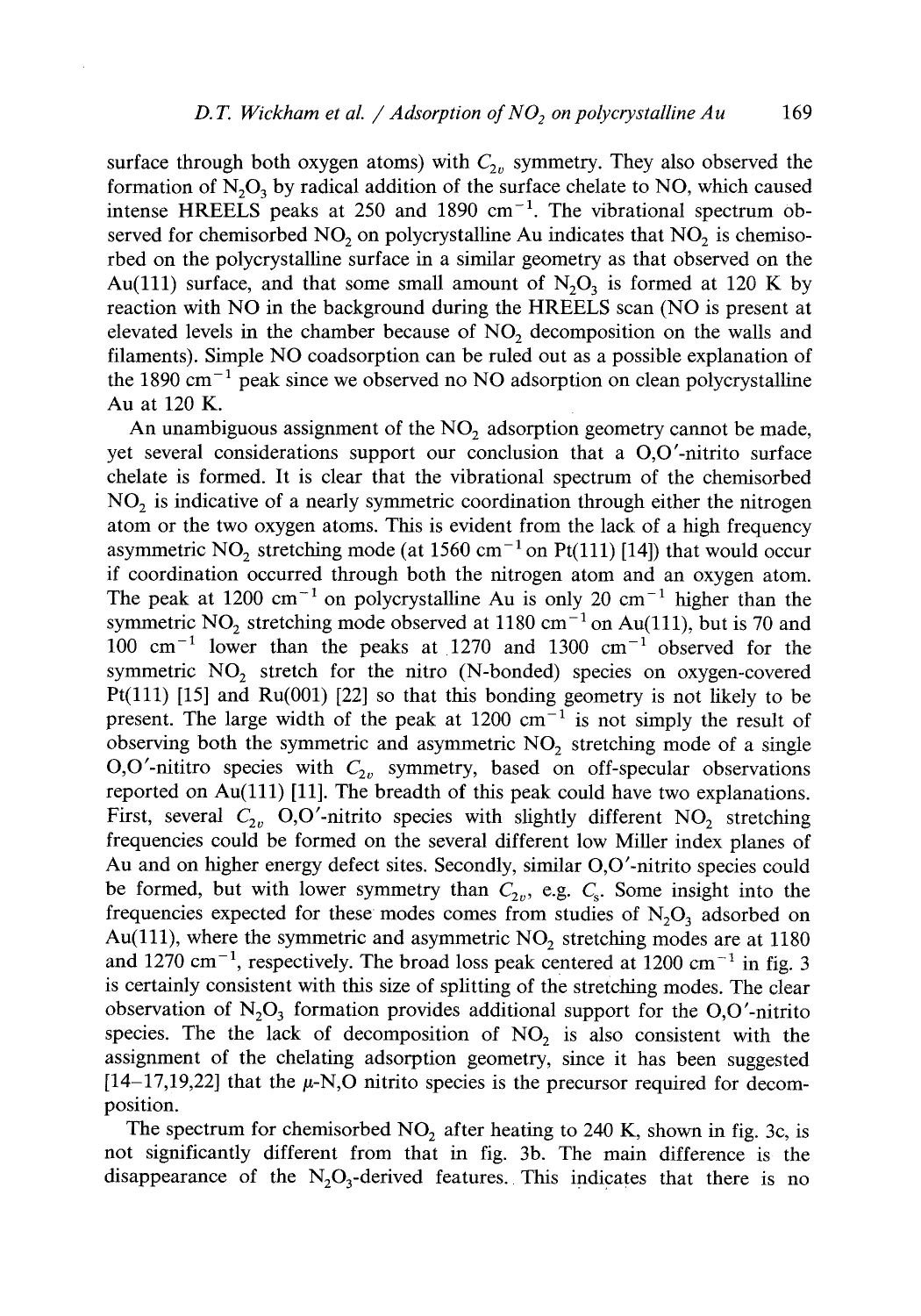significant change in the chemical nature of the chemisorbed  $NO<sub>2</sub>$  from high to low coverages and that the chelating geometry predominates.

Since these results can be explained by the presence of only a single  $NO<sub>2</sub>$ bonding geometry, the three desorption states observed in fig. 1 must be due to slightly different strengths of bonding interactions. The  $\beta_2$  desorption state has a peak temperature similar to the desorption state of  $NO<sub>2</sub>$  from Au(111) [11]. Since the (111) face is the most thermodynamically stable, it reasonable that it should also be found on the polycrystalline surface. Also, less stable (lower Au coordination number) crystal faces and defect sites such as edges, steps, and kinks should also be present. Thus, we attribute desorption from the  $\beta_1$  and  $\beta_3$  states as due to NO<sub>2</sub> bonded to sites on other crystal faces or other high energy sites present on the polycrystalline surface. Since decomposition was never observed in any of the NO<sub>2</sub> experiments here, we predict that the more reactive faces of Au single crystals will have little reactivity for NO<sub>2</sub> decomposition. We plan to study the adsorption and reaction of  $NO<sub>2</sub>$  on Au(331) and (110) surfaces to verify these predictions.

The reactivity of  $NO<sub>2</sub>$  on Au(111) [11] and Ag(110) [13] surfaces is quite different. NO<sub>2</sub> dissociates on Ag(110) at 100 K to form a coadsorbed layer of  $NO<sub>(a)</sub>$  and  $O<sub>(a)</sub>$ . We suggest that this reactivity, compared to Au(111), is due to the inherent reactivity difference between Ag and Au, rather than the difference in reactivity inherent to the (110) versus the (111) faces of fcc metals. This comes from our lack of observation of any  $NO<sub>2</sub>$  decomposition on the polycrystalline Au surface, which must also contain some (110) facets. We plan experiments on the  $Ag(111)$  surface to check this hypothesis.

Finally, we would like to briefly discuss some of the relevance of these results to heterogeneous catalysis. Observation of strongly chemisorbed  $NO<sub>2</sub>$  (up to 18) kcal/mol) forces a fair consideration of bimolecular reaction mechanisms for oxidation reactions involving  $NO<sub>2</sub>$ . The chelating  $NO<sub>2</sub>$  species has radical character and undergoes radical addition of NO to from  $N_2O_3$ . Thus, chelating  $NO_2$ could undergo some very interesting reactions with other oxidizable reactants. The kinetic barrier to  $NO_2$  dissociation ( $E_d \ge 17$  kcal/mole) can be overcome at high NO<sub>2</sub> pressures and the role of  $NO<sub>2</sub>$  in oxidation catalysis could be to serve as a labile source of adsorbed oxygen atoms on Au. We have shown in other work [24] that oxygen atoms react rapidly at low temperatures to oxidize CO to  $CO<sub>2</sub>$ .  $NO<sub>2</sub>$  is much easier to dissociate on Au than  $O<sub>2</sub>$  due to the formation of a strongly bound chemisorbed state of  $NO<sub>2</sub>$  and the weak ON-O bond (73) kcal/mol in the gas phase) compared to the O-O bond in  $O_2(g)$  (119 kcal/mol). Promoters for  $NO<sub>2</sub>$  reactions on Au could be used to alter the bonding geometry of adsorbed  $NO<sub>2</sub>$  or to enhance dissociative adsorption and hence influence the reactivity of NO<sub>2</sub>. Also, lowering the temperature for the production of labile surface oxygen atoms could lead to increased catalytic selectivity for partial oxidation of hydrocarbons.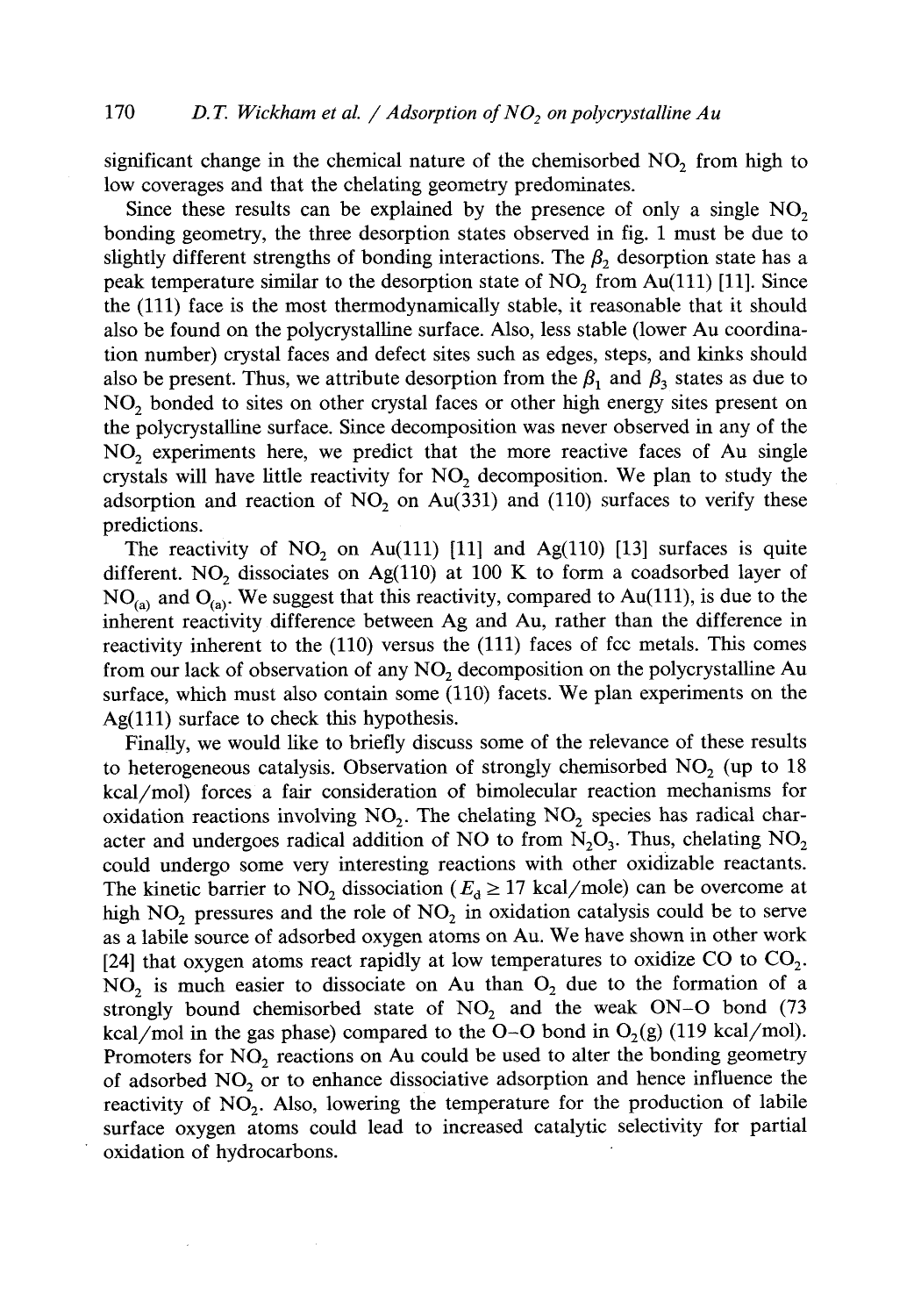# **4. Conclusions**

(1) Three desorption states for chemisorbed  $NO<sub>2</sub>$  are observed, with desorption activation energies of 11, 13, and 17 kcal/mol. These desorption energies reflect the heats of adsorption of  $NO<sub>2</sub>$  on different sites and crystal faces that comprise the polycrystalline gold surface.

(2) Vibrational spectra using HREELS show that  $NO<sub>2</sub>$  is molecularly adsorbed on the surface at all coverages of the chemisorbed states, probably as a Au O,O'-nitrito surface chelate bonded to the surface through both oxygen atoms.

(3) No evidence for the dissociation of  $NO<sub>2</sub>$  on polycrystalline gold was found using AES, TPD, or HREELS, even for large exposures of  $NO<sub>2</sub>$  at surface temperatures up to 500 K. We estimate that the activation energy for dissociation of  $NO<sub>2</sub>$  on Au surfaces exceeds 17 kcal/mol.

#### **Acknowledgments**

This work was performed at the University of Colorado, Boulder. Acknowledgement is made to the Donors of the Petroleum Research Fund, administered by the American Chemical Society, for funding of this work. BAB wishes to thank the American Association of University Women for providing an American Fellowship. The authors thank Dr. Michael Bartram for a careful reading of the manuscript and helpful suggestions concerning this work.

# **References**

- [1] Q. Bao, M. George, I. Sorenson and W. Glaunsinger, J. Vac. Sci. Technol., in press; and references therein.
- [2] M.J. Bollinger, R.E. Sievers, D.W. Fahey and F.C. Fehsenfeld, Anal. Chem. 55 (1983) 1980.
- [3] D.W. Fahey, S.S. Eubank, G. Hiibler and F.C. Fehsenfeld, J. Atmos. Chem. 3 (1985) 435.
- [4] S.A. Nyarady, R.M. Barkley and R.E. Sievers, Anal. Chem. 57 (1985) 2074.
- [5] S.A. Nyarady and R.E. Sievers, J. Amer. Chem. Soc. 107 (1985) 3726.
- [6] R.E. Sievers, S.A. Nyarady, R.L. Shearer, J.J. DeAngeles and R.M. Barkley, J. Chromatogr. 349 (1985) 395.
- [7] N.W. Cant and W.K. Hall, US Patent 3,725,482 (1973).
- [8] I.-D. Huang, M. Polinski and K.K. Rao, US Patent 4,154,762 (1979).
- [9] R.W. Etherington, Jr. and K.-L. Liauw, US Patent 3,553,220 (1971).
- [10] C.R. Brundle, A.F. Carley, Faraday Discussions of the Chem. Soc. 60 (1975) 51.
- [11] M.E. Bartram and B.E. Koel, Surf. Sci. 213 (1989) 137.
- [12] M.E. Bartram and B.E. Koel, in preparation.
- [13] D.A. Outka, R.J. Madix, G.B. Fischer and C. Dimaggio, Surf. Sci. 179 (1987) 1.
- [14] M.E. Bartram, R.G. Windham and B.E. Koel, Surf. Sci. 184 (1987) 57.
- [15] M.E. Bartram, R.G. Windham and B.E. Koel, Langmuir 4 (1988) 240.
- [16] D.T. Wickham, B.A. Banse and B.E. Koel, Surf. Sci., submitted.